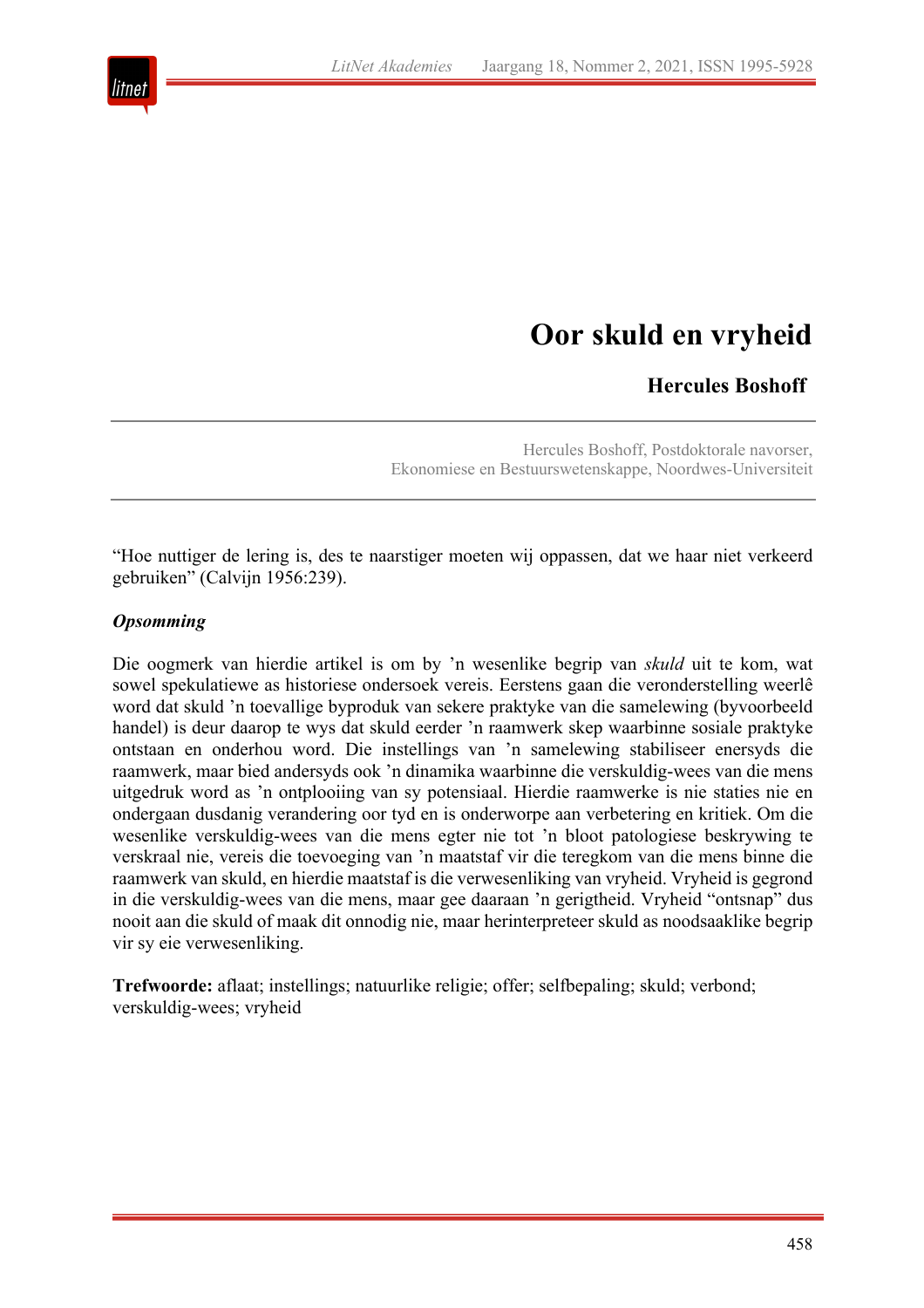

#### *Abstract*

#### **On indebtedness and freedom**

This contribution seeks to arrive at a deeper understanding of the notion of *guilt*, which requires input from both a speculative and historical perspective. Popular notions of guilt as a product of practices within certain domains (religious and economic) will be challenged by exploring guilt as an underlying condition of social interaction, even of society itself. In this sense, following Heidegger, guilt is considered first and foremost as a "pre-moral" source of morality. This realisation does not necessarily render morality delusional; rather, it opens up broader questions about the very possibility of morality that cannot be ignored whenever it presents society with normative principles. Whereas Nietzsche suggested a re-evaluation of values, I suggest that the possibility of morality reveals itself only after the demoralisation of morality. The question of guilt therefore puts morality into perspective and opens it up to thought, rather than making thought its slave. Thinking is the activity of a free being; it is the activity in which freedom finds its highest expression. It is freedom, the essence and the telos of human beings, which calls for morality. In other words, the seemingly contradictory question of how freedom can be achieved given the fact of guilt can be asked. This question is addressed by considering guilt as the source of morality on the one hand, and freedom as its purpose on the other.

People associate with one another on the basis of a common interest (even if that interest is self-interest), and they "owe" met allegiance to that principle or object. Put differently: They are indebted to it. (Some Germanic languages, including Afrikaans, have the same word for *debt* and *guilt*, e.g. Afrikaans *skuld*.) Augustine calls such common interest a love that manifests through the use of reason to decide how society will organise itself around the object of love (Sizoo 1947:35). Partaking in the object of love requires certain sacrifices on the part of the self (the payment of debt). The sacrifice is rewarded through the provision of sources of self-understanding but also recognition by others. Standards or orders of recognition are institutionalised and relatively static, but they do change over time because of the fluid dynamics in the interpretation of the relation between subject/object and subject/subject, which allows society to adapt without collapsing in upon itself through a war of all against all (although this does occasionally happen). At this point one must strongly resist the temptation to present guilt as a system or a mechanism that not only describes, but also prescribes certain behaviour.

To arrive at an understanding of guilt as a necessary but insufficient foundation of morality requires a multi-faceted approach. A historical overview of the meaning of guilt will be the first step. In broad terms: Guilt finds its origin in a cosmological (cyclical) order that comprises a balance of forces. Justice is served by restoring balance through sacrifice, often human (miasma). If blood was spilt, blood needs to spill again. In the next phase, order is seen as being created from chaos by a transcendent God. Here, justice depends on divine judgement and cannot be derived from nature. Judgement is revealed through a covenant, which forms part of teaching (*Torah*). In the case of Job, God not only *reveals* himself, but also *veils* himself. This moment of absence requires of Job a will to keep faith despite receiving no reward for his efforts. This pure will to do good for its own sake, to be indebted even to an absent God, sows the seeds for a new kind of society that can structure itself around the good itself, and for social relations that are not founded on the principle of material gain.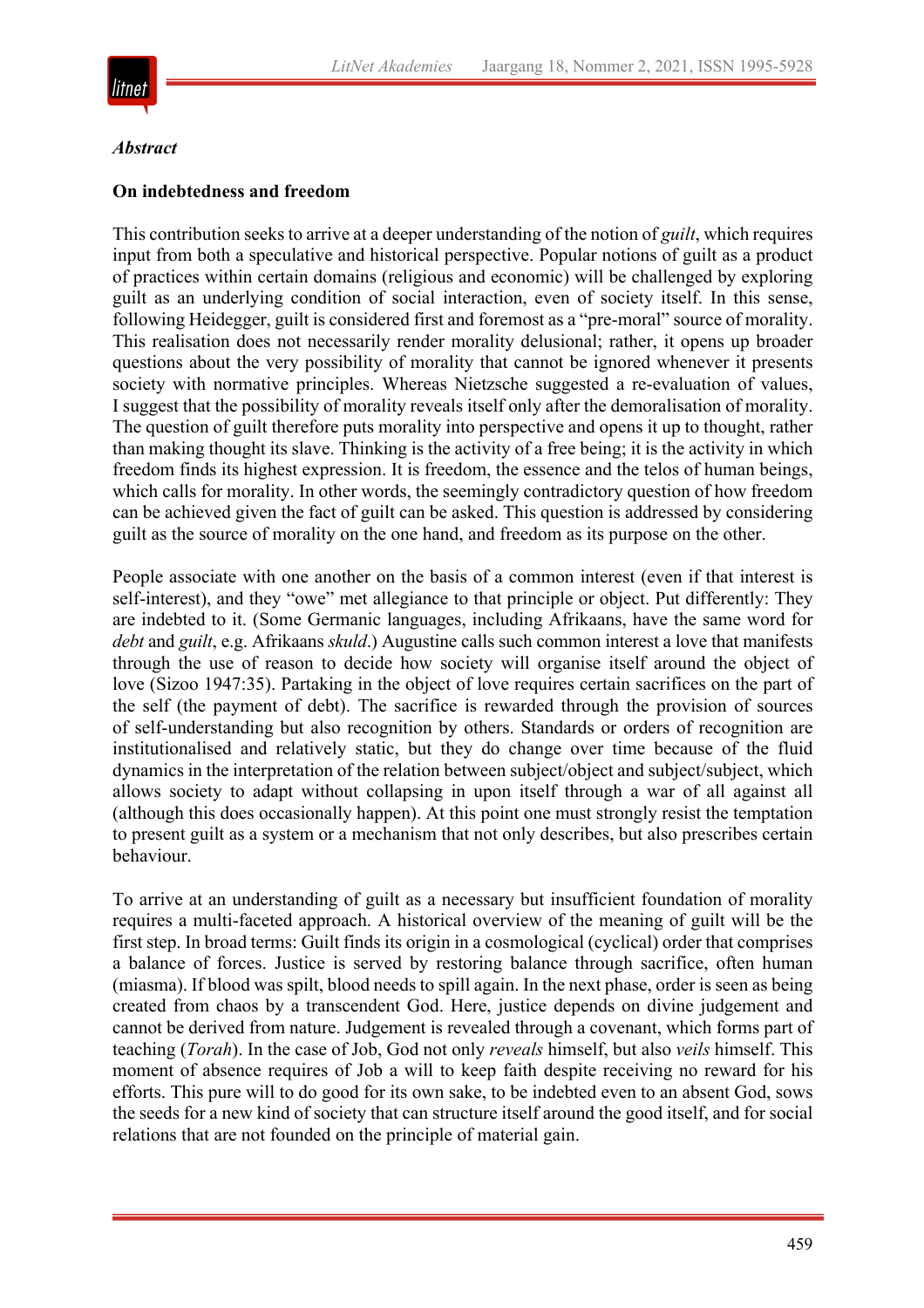

The distortion of the notion of a transcendent order presiding over the living is most clear in the concept of purgatory. Here, the living must compensate for the offences of the dead through the mediation of the church. If this is done satisfactorily, a soul relegated to one part of purgatory can be promoted to a better position. The unintended outcome of this practice, although fundamentally corrupt, was that it introduced a fluid conception of eternity, which, in turn, contributed to the eventual collapse of the medieval hierarchies. Dante's *Comedy* already constitutes steps in the direction of the self as standing in an unmediated eternity. Luther heavily criticised the church for extending its administrative capacity to the realm of eternity, and emphasised the essential freedom of a Christian. (In so doing, he reinforced the notion of a direct connection between the individual and the realm of eternity, regardless of social standing.) It is not that one can attain salvation through good works; good works are possible through the acceptance of grace, the contemplation of (translated) scripture, and faith.

The fact that the individual is no longer indebted to others for salvation follows from the conception of the essential freedom of the person around which modernity has formed its institutions. However, the distorted and essentially unhistorical perspective of freedom as unimpeded movement only does no justice to the potential of freedom. I maintain that the only way freedom can be properly understood is through the concept of embedded freedom. This requires a reintroduction of guilt as the source from which all values spring. Hegel's notion of *Sittlichkeit* helps us to consider freedom as both constituted and directed. Freedom is achieved only through its own self-contemplation, not by means of a dogmatic principle of unimpeded movement. One is indebted through always already having received, even a history against which one rebels. The conscience, understood as *Gewissen*, is able to contemplate values not only statically – according to tradition, individual needs, or plans for the future – but as the very condition for freedom. In this sense, guilt can be understood as directed to its opposite, freedom, and freedom is seen not as unmoved movement, but as always moving within the conditions that hide within its revelation.

**Keywords:** being-indebted; covenant; freedom; guilt; institutions; natural religion; purgatory; sacrifice; self-movement

## **1. Inleiding**

#### *1.1 Agtergrond van die begrip van skuld*

Skuld is nie 'n vreemde begrip vir die moderne mens nie. Gereeld hoor en lees ons daarvan, hoofsaaklik in die meetbare domein van die ekonomie. Om die begrip in sy volle omvang te verstaan, is dit noodsaaklik om 'n teenintuïtiewe skuif te maak, naamlik om vanuit die meetbare, waaraan ons so gewoond geraak het, terug te werk na die oorsprong, ontwikkeling en aard van skuld. Die motivering hiervoor is tweeledig. Enersyds word gepoog om 'n kritiek te lewer op die misplaaste persepsie van ekonomiese teorie sedert Adam Smith (wat steeds byval vind) ingevolge waarvan skuld 'n byproduk is van ekonomiese prosesse, te wete handel dryf en die totstandkoming van geld (Graeber 2014:21);<sup>1</sup> andersyds moet 'n breër begrip geskep word vir skuld as 'n fundamenteel menslike verskynsel waarin die ekonomiese variant ingebed is. Hierdie motiverings het nie ten doel om die ekonomiese variant van skuld te ondermyn nie, maar om 'n breër begrip van skuld te ontwikkel. Die oogmerk is nie om skuld bloot as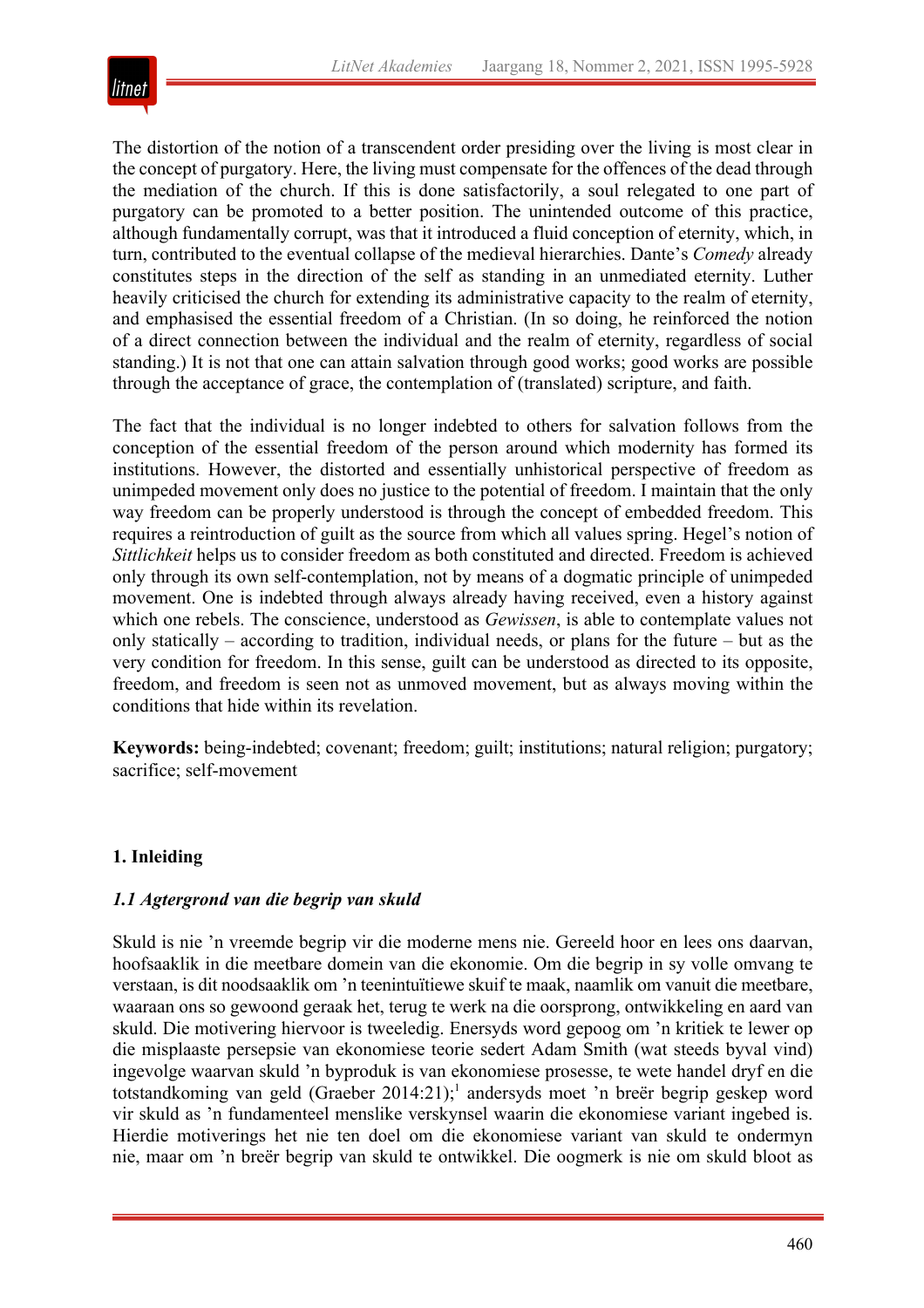

antropologiese meganisme te skets nie, maar om die redelikheid en lewensvatbaarheid daarvan te oorweeg.

*Skuld* het 'n omvangryke betekenis, soos uit die etimologiese verklaring van die ou vorm daarvan, *skal*, afgelei kan word.

Dit hou verband enersyds met die hedendaagse begrip van skuld, naamlik 'n boetedoening of regstelling van 'n gebeurtenis in die verlede, en andersyds 'n voorneme om iets in die toekoms te doen, soos wat die Germaanse woorde *sal/shall/sollen* bevestig. In beide gevalle, die terugwerkende en die toekomsgerigtheid van skuld, is 'n onvoltooide/voortdurende interaksie tussen twee of meer partye ter sprake. Die begrip van menslike bestaan as gerig tot veelvoudige tydsordes word dan dikwels uitgedruk in terme van die begrip van skuld.

Ten spyte daarvan dat mens die twee betekenisse, boetedoening en toekomsplig, nie in die hedendaagse spreektaal direk aan mekaar koppel nie, is dit nie onbenullig om die rykdom van 'n begrip se geskiedenis na te gaan om nuwe betekenisse daarvoor te soek nie, veral wanneer die betrokke begrip belangrik bly, maar tog eenduidig geword het. Die taak is dan om die huidige gebruike van die begrip, wat waarskynlik in die geval van skuld ekonomies en moreel van aard is, nie op te hef nie, maar voorlopig oop te stel vir ander betekenismoontlikhede. Die gebied wat hier verken word, is ontologie, menslike bestaan as sodanig. Heidegger beweer selfs dat "schuldig-zijn niet het resultaat is van een verschuldigd-zijn, maar omgekeerd: een verschuldigd-zijn wordt pas mogelijk 'op grond' van een oorspronkelijk schuldig-zijn" (Heidegger 2013:358). Critchley (2009) som die invalshoek van Heidegger se benadering as volg op: "Guilt is the pre-moral source for any morality." Hoewel dit dus korrek is om moraliteit in verband te bring met skuld, volg dit nog nie dat skuld noodwendig ten volle gelyk gestel kan word aan moraliteit nie. Hoekom nie? Die aard van menslike bestaan, *Dasein*, die daar-wees, bepaal dat die mens dikwels sekere keuses uitoefen ten koste van ander keuses wat moontlik ook goed kan wees: Een keuse kan 'n bepaalde groep mense ten goede uitwerk terwyl dit terselfdertyd ander kan benadeel. Verder neem die self besluite vanuit die eie gewete wat beswaar mag opper teen praktyke in die samelewing, die *das man*. In die eerste geval is die Dasein verskuldig aan diegene wat benadeel is deur sy besluite en in die tweede geval is die Dasein verskuldig aan sy gewete (Inwood 1997:73). Hy kan nie aan sy skuld ontkom nie. Hierdie onvermydelike keuses en gepaardgaande skuld is dus fundamenteel tot menslike bestaan. Heidegger sit die oorspronklikheid van skuld so uiteen: "Dit wezenlijk schuldig-zijn is gelijkoorspronkelijk de existentiale mogelikheidsvoorwaarde van het 'moreel' goede en kwade, dat wil zeggen van de moraliteit als zodanig en de feitelijk mogelijke vormen daarvan" (Heidegger 2013:361).

Kan daar enige bewysvoering vir Heidegger se standpunte gelewer word?

Antropologiese ondersoek dui daarop dat wydverspreide praktyke van die alledaagse lewe en die godsdienstige begrip van skuld ten diepste verweef is, soos uitgewys deur die sosioloog Geoffrey Ingham se waarneming: "In all Indo-European languages, words for 'debt' are synonymous with those for 'sin' or 'guilt', illustrating the links between religion, payment and the mediation of the sacred and profane realms by 'money'" (Ingham soos aangehaal in Graeber 2014:59). Die mens staan dan in 'n ongelyke verhouding ten opsigte van die gode (hetsy onpersoonlike of persoonlike natuurkragte of transendente wesens), wie se guns hy deur offerande probeer wen. Slaag hy daarin, dan skenk die godheid aan hom 'n goedkeuring om die natuur te bewerk en uit die natuur dinge te neem en tot sy persoonlike en sosiale behoeftes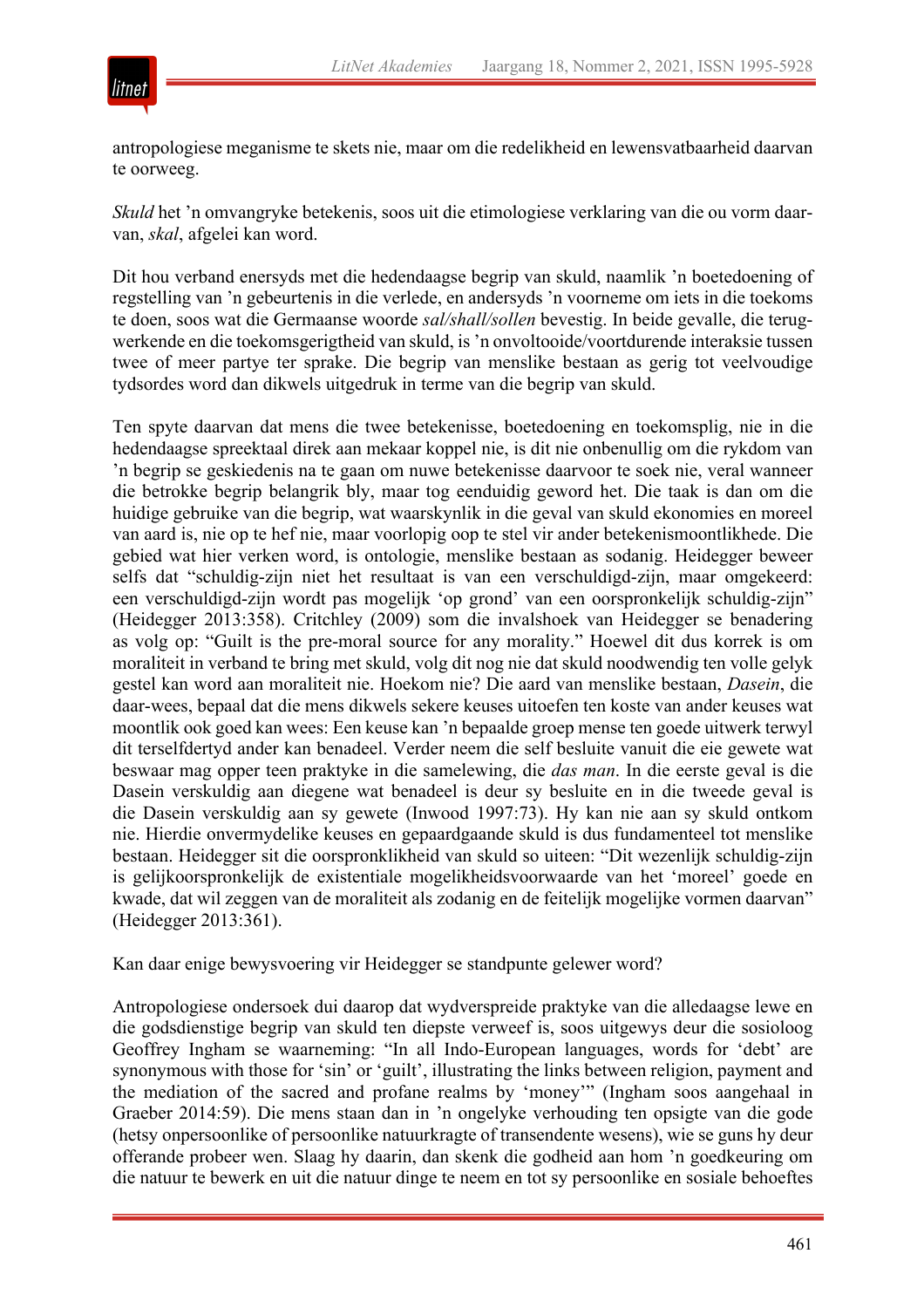

te omvorm. Die rol van die offer as dit wat toegang tot die kosmiese kragte of transendente verskaf, is verder belangrik aangesien dit met die idee van oorskakeling en oorgang, twee sentrale temas by die mens, te make het. Die wyse waarop die lewe van 'n mens tot die ryk van die gode gerig is, kan deur die volgende beskrywing uit antieke Indië aangetoon word: "A man, being born, is a debt; by his own self he is born to Death, and only when he sacrifices does he redeem himself from Death" (aangehaal in Graeber 2014:56). 'n Beskawing wat standhoudend bly, beskou die dood nie as 'n belemmering tot sy voortbestaan nie, maar bewerkstellig sy eie standhoudendheid deur die preservering van die siel: aanvanklik in grafkelders en kunswerke, later in die mediums van boeke, en vandag by wyse van die digitale profiel.

## *1.2 Die rol van instellings*

Die mens se kennismaking met die natuur en die verwesenliking van sy volle potensiaal is bemiddeld, omdat hy slegs binne sosiale strukture en deur simbole in staat is om hierdie aangeleenthede te begryp. Die individu skep nie self hierdie strukture nie, maar bevind hom of haar alreeds gesetel in en beïnvloed deur standhoudende, gelegitimeerde en geïnstitusionaliseerde prosesse. Die prosesse word georden deur dominerende instellings wat raamwerke van waarde daarstel. Die dominerende instellings ondergaan konstante ontwikkeling wat begin by die rite, die stadstaat, die kerk en die mark. Ofskoon verandering by instellings konstant is, kan die opbloei van beskawing kwalik daarsonder voorgestel word. Skuld is egter nie gesetel in die instellings nie, maar in die verhouding (die ver-skuldig wees) tussen die individu en die instelling. Die individu kan *skuldig voel* al kom hy/sy die reëls na, terwyl die instellings 'n persoon skuldig kan *bevind* indien die persoon wette oortree. Die individuele gewete vervul die rol om sy of haar eie teregkom en dié van ander selwe en ander wesens ten aansien van die struktuur te oorweeg.

Die instellings, as sfere van handeling, verleen dinamika aan die samelewing deur maatreëls daar te stel vir omskakeling (handel en rite) en persoonlike oorgange (ont-wikkeling oftewel die losmaak van een fase en die erkenning dat 'n persoon 'n nuwe fase betree). Perversie vind plaas, soos ons sal sien, wanneer instellings prosesse misbruik om uitsluitlik hul eie doel te dien. Die doel van die instelling is dan om effektiewe oorgang of omskakeling tussen ordes wat in hul aard verskil, te bewerkstellig. Opsommend kan ons verwys na die vertikale verhouding tot die ryk van die gode of ideale en die horisontale verhouding tussen mense. Geen instelling is alleen binne een van die ordes gesetel nie. Hierdie ordes word onderskei, maar by wyse van praktyke en instellings is hulle nie volledig geskei nie. Met verwysing na die handelstransaksie kan aangetoon word hoedat die ordes mekaar impliseer en raak.

Die ruiltransaksie vereis nie net 'n korrespondensie van die item tot die verbruiker se behoefte (vraag) nie; die waardasie vereis in die eerste plek 'n negering van die eie behoefte deurdat iets prysgegee moet word alvorens iets anders terugverwag kan word; dit wil sê, voordat die direkte transaksie plaasvind. Daarbenewens is die transaksie reeds ingebed in 'n hele reeks konvensies wat beide partye gehoorsaam alvorens die geldigheid van die transaksie herken kan word. Die transaksie, afgesien daarvan of dit eenmalig is, is ingebed in reëlmaat wat afkomstig is uit die bepaling van oorspronklike en voortdurende skuld, wat nie opgehef word deur billike transaksie nie, maar juis daardeur bevestig en verdiep word. Die verskuldig-wees is ingebed in 'n meer fundamentele skuldig-wees, om ons weer aandagtig te maak aan Heidegger se verduideliking. Die etimologiese uiteensetting van die Griekse woord vir *geld*, *nomisma*, wys daarop dat geld oorspronklik ten nouste aan die offer gekoppel word, en nie bloot as ruilmiddel tussen mense verstaan is nie (Boshoff 2019). Die offer lê die aanvanklike basis vir verhoudings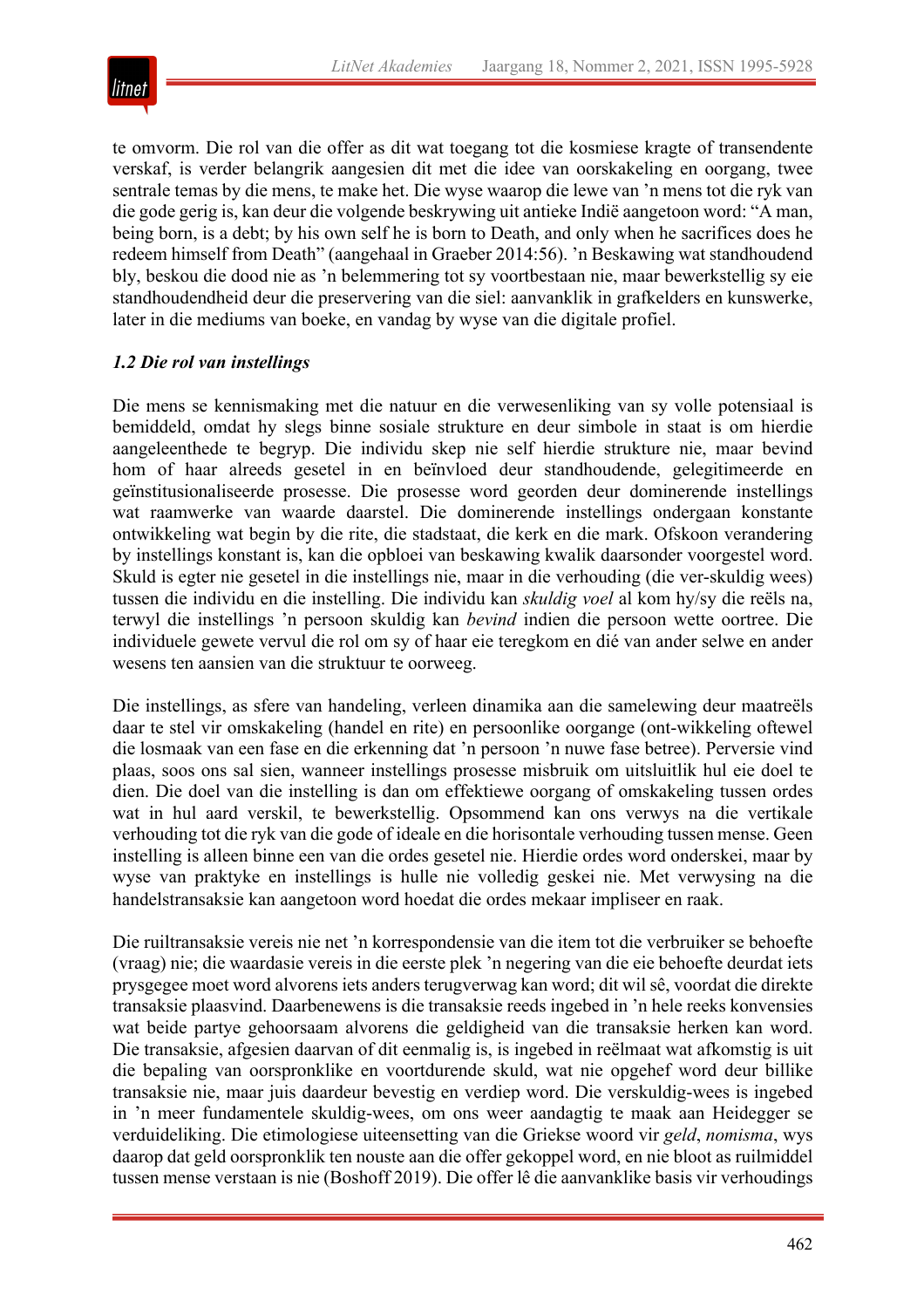

van voortdurende omskakeling wat prysgawe as voorwaarde daarstel. Skuldig wees of verskuldig-wees wees lê aan die wortel van alle handel. Om handelstransaksies te laat plaasvind, vereis dus opoffering.

Dit wil voorkom of skuld as voorwaarde vir die doen en late van 'n gemeenskap dien. Augustinus bied 'n digverpakte uiteensetting van die wyse waarop 'n samelewing saamleef: 'n Volk is "een saamhorige redelijke menigte, die verbonden is door een eendrachtige gemeenschap van zaken, welke zij liefheeft" (aangehaal in Sizoo 1947:35). Die gewoontes en praktyke van die samelewing verwerklik die beginsel (dit wat die volk lief het), 'n proses wat 'n konstante wisselwerking tussen die hoogste beginsel en die konkrete werklikheid vereis, waarin die beginsel in die konkrete werklikheid gestalte kry (oftewel geopenbaar word) en die veranderende wêreld omgeskakel word in iets standhoudend wat korrespondeer met die objek van liefde. Dit beteken dat die bevrediging van die mees basiese behoeftes nie sonder gesanksioneerde prosesse kan plaasvind nie, maar dat die hoogste beginsel ook gestalte moet kry in (sommige van) die mees basiese gebruike, soos die maaltyd (dink hier aan eet, wat in die godsdiens 'n sentrale rol in die inkarnasie van die beginsel vervul).

Op hierdie punt moet ons vlugtig terugverwys na die wanopvatting oor die wese van die mens wat deur die hoofstroomekonomie voorgehou word. Die sogenaamde natuurtoestand van eiebelang wat Hobbes (1985) met die uitdrukking *homo homini lupus* (elke mens is 'n wolf vir 'n ander mens) beskryf, is nie eers op 'n grondige dierkundige kennis geskoei nie, aangesien wolwe oor die algemeen mekaar nie bloot verskeur nie, maar in troppe saamleef. Die kwessie wat egter ter sprake kom, is nie die individuele/gemeenskaplike aard van die mens nie, maar die feit dat die mens – anders as diere wat 'n vasgestelde patroon van saamleef navolg – sukkel om te bepaal hoe sy lewe uiteindelik ingerig moet word. Die redelike mens is uiteraard ook die mees besinnende wese op aarde, wat die absolute patroonmatigheid van menslike lewe en menslike saamwees as maatstaf diskwalifiseer. Aristoteles (2005) het die mens as *zoon politikon* beskryf, nie om bloot op die mens se saamleef as wyse van bestaan te wys nie, maar om die polis as versamelpunt van 'n aantal instellings te belig. Binne die instellings verkry mense erkenning. Een oomblik van erkenning is ingebed binne konvensies en gewoontes wat die konteks en toestande vir die erkenning skep.2 Die konvensies stel grense waarbinne die individu erkenning verkry. Hierdie grense word natuurlik oorskry, maar soos ons sal sien deur die voorbeeld van die aflaat en die kerkhervorming, verskyn 'n nuwe stel konvensies nie uit die niet nie, maar word altyd 'n koppeling met die voorafgaande struktuur veronderstel. Die moontlikheid van die oorkoming van 'n uitgediende orde lê reeds in sigself.

#### **2. Na 'n meer omvattende begrip van** *skuld*

Dit is nodig om te onderskei tussen die manifestasies van skuld en skuld self. Die manifestasies bied leidrade en insigte, maar dit is nodig om die waarnemings aan te vul om by die wese van die probleem te kom.

Skuld is die stel voorwaardes en praktyke wat toegang tot 'n gemeenskaplike voorwerp bepaal. Voldoening aan die voorwaardes het 'n ordeningseffek op die samelewing; dit wil sê, dit subjektiveer mense onder 'n bepaalde objek en bring 'n bepaalde verwikkeldheid tussen mense teweeg. Hierdie verwikkeldheid is nooit 'n gegewe nie, en word aktief en dinamies deur praktyke, instellings en reëls onderhou. Die mens se subjektiwiteit verkry legitimiteit, dit wil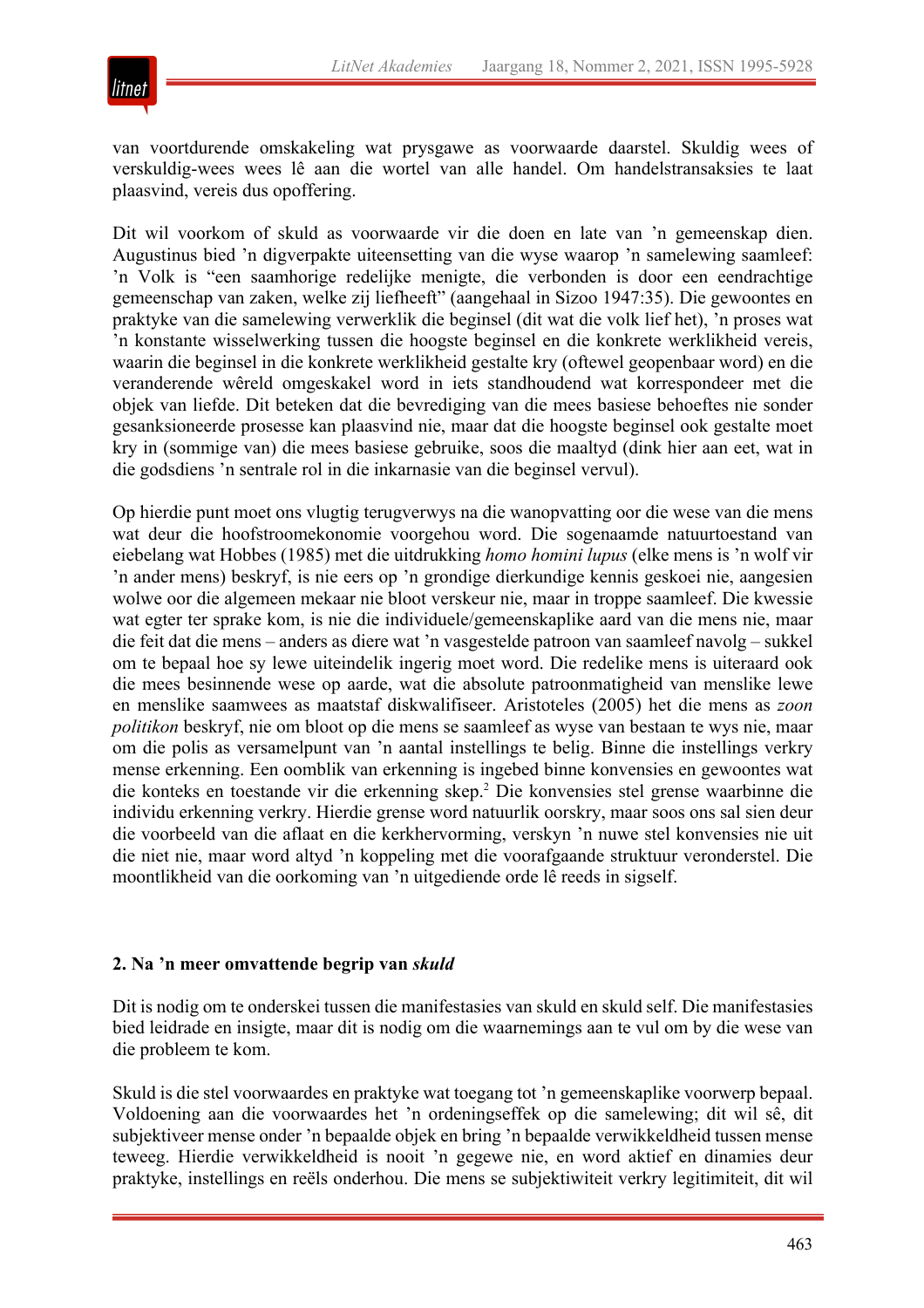

sê erkenning, vir sover dit in verhouding tot hierdie objek tree. Die aard van die verhouding is nie stabiel nie; dit verander oor tyd – 'n verandering wat gekenmerk word deur 'n verskuiwing vanaf die aanvanklike sterk beklemtoning en dominering van die objek oor die subjek tot die sterker prominensie van die subjek as dit waartoe die objek ingerig moet word.

Dit is so dat elke gemeenskap versamel rondom sekere pragmatiese oorwegings, maar hierdie oorwegings is tegelykertyd geabstraheer en verkry metafisiese en/of mitiese betekenis. Dit is nodig dat hierdie skuif plaasvind, aangesien die abstrahering nodig is vir elke individu om binne die reg as sodanig erken te word. Skuld bepaal tegelyk beweging en stabiliteit of stolling in die vorm van kanonisering en waarde wat aan objekte en aan posisies binne die samelewing geheg word. Die dinamika van die samelewing berus juis in die beperking (wat soms uitgedaag en getoets word) op die moontlike wyses waarop die objek benader kan word.

## **3. Gestaltes van skuld**

#### *3.1 Oorsig*

Skuld bemoontlik beweging tussen die aarde en die hemel (konkrete en ideale). Die ruimte wat tussen aarde en hemel oopgemaak word, is wêreld. Die verwikkeldheid tussen die sfere word bepaal deur skuld, en vind gestalte in praktyke waarvolgens oorgang tussen die ordes bewerkstellig word. Die oorgang van iets sodat dit 'n nuwe betekenis kry, oftewel in 'n ander betekenisveld inbeweeg, beteken dat dit eers sy aanvanklike kenmerke, sy afgesperde besondersheid, moet prysgee. Na afloop van die oorgang word skuld nie as sodanig opgehef nie, maar kom nuwe vorme van verskuldiging tot stand.

#### *3.2 Natuurlike religie*

In hierdie kosmoteïstiese fase word die natuur voorgestel as iets wat oor interne balans beskik, wat sodra dit deur die mens versteur word, herstel moet word deur 'n offer van die mens te eis. Die gedagte van skaal as dit waarin die balans gemeet word, kom hier ter sprake. Die natuur het in hierdie fase 'n bepalende effek op die mens, wat op sy beurt min teenkanting teen die gang en werking van die natuur kan bied. Die natuur word dan geïnterpreteer as onverskillig/ ongeërgd ten opsigte van die mens: "There is a sense in which, for early religions, the divine is always more than just well disposed toward us; it may also be in some ways indifferent; or there may also be hostility, or jealousy, or anger, which we have to deflect. Although benevolence, in principle, may have the upper hand, this process may have to be helped along, by propitiation, or even by the action of 'trickster'" (Taylor 2012:33). 'n Offer gee ook erkenning aan die natuur as veelkantige eenheid en siklus. Die offer kan nie natuurlike proses omkeer nie, bloot 'n groter harmonie bewerkstellig. By die Grieke word 'n misdaad begryp as 'n daad wat die orde van die kosmos versteur, wat die chtoniese magte, die "skadukant" van die gode, aktiveer: "Once activated, their power worked automatically and could not be recalled" (Armstrong 2006:54).

Skuld begryp as ingebed binne die balans van die natuur is dus iets wat nie eie is aan die tyd van klimaatsverandering nie, maar behoort tot die antieke mens. Geregtigheid word breër begryp as die enkele wet waarmee die oortreding in spanning verkeer, en is gerig op die herstel van die ekwilibrium van die kosmos. Die woord *kosmos* beteken juis oorspronklik "orde".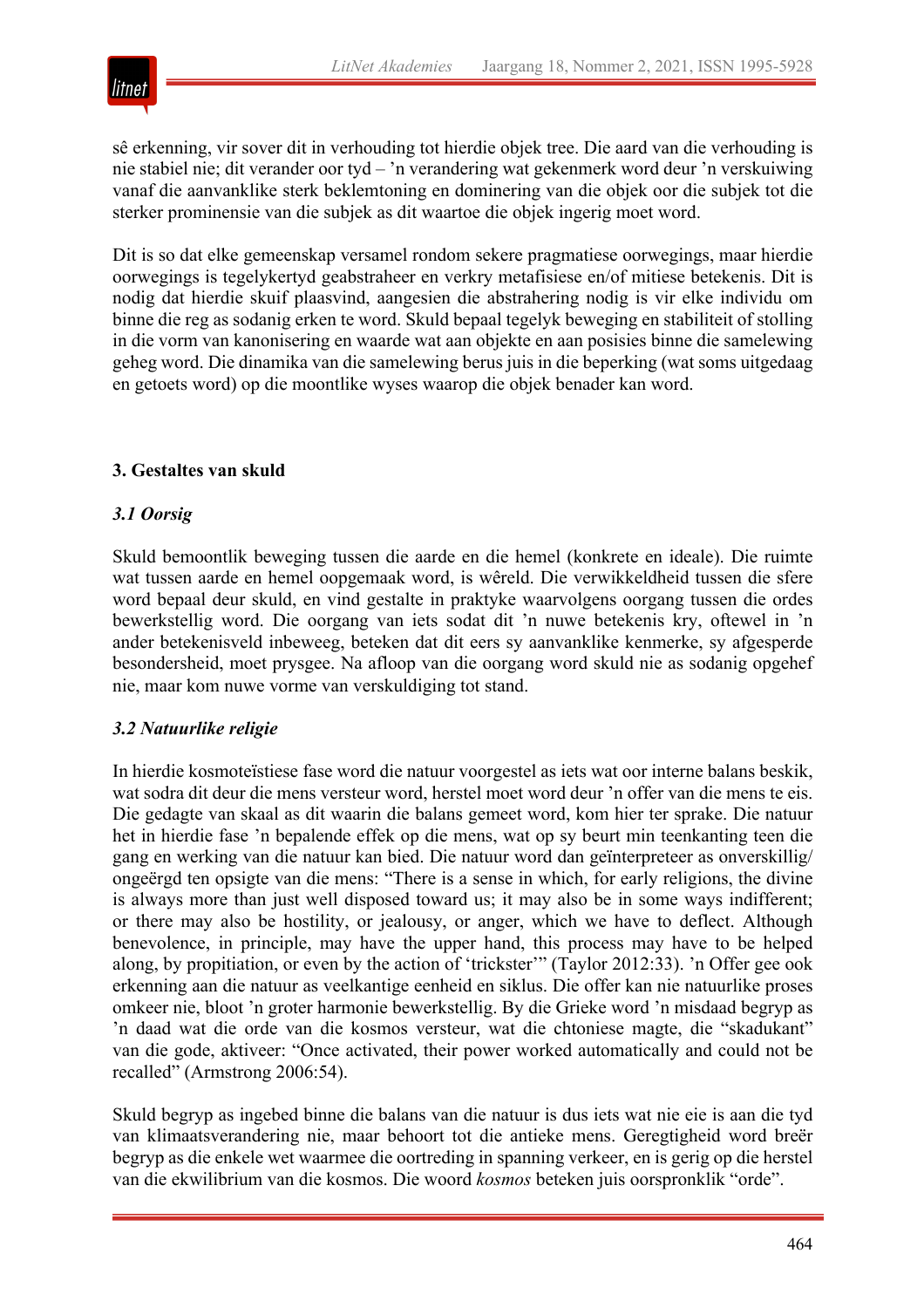

Die mens as wese wat stelselmatig meer dominerend oor die natuur word, by wyse van veral landboutegniek, wat meebring dat hy nie agter kos aan hoef te trek nie, baseer stelselmatig sy idee van die samelewing en die reg op hierdie vernuftigheid om die natuur te kan manipuleer. Hierdie breuk met die natuur is terselfdertyd nooit volledig nie. Die mens is en bly self 'n natuurlike wese. Sy skuld het dan te make met 'n verskuldiging aan sy wese as burger van die stad en as een wat aan sy natuur moet voldoen. Die stoïsynse *logos spermatikos-*gedagte by die Romeinse beskawing probeer nog bemiddel tussen die "beskaafde" en die "natuurlike" aard van die mens.

## *3.3 Oersonde en die verbond: die wet en die beeld van God*

Met die Joodse godsdiens word die kosmoteïstiese spanningsvelde uitgedaag deur orde wat vanuit die transendente aan die werklikheid toebedeel word, en word die hemelliggame gevolglik reeds in Genesis 1 verontheilig met slegs die lewegewende woord wat in sigself heilig bly (Joh. 1:1). Orde moet by die Joods-Christelike godsdiens noodwendig *geskep*, van buite gegee, word. Hieruit word 'n andersheid ten opsigte van die verhouding tussen die mens en sy waarneembare omstandighede daargestel, gegewe dat die mens na die beeld van God geskep is en die kroon van die skepping uitmaak. Met die sondeval het die mens se aanspraak op sy belangrikheid 'n knou gekry en kan die mens nie vanuit sy eie pogings perfeksie bereik nie. Die brug tussen die mens en sy volle potensiaal word gebou aanvanklik deur die verbond as dit waardeur die mens sy neiging kan transendeer om sy werklike doel te verwesenlik (die betekenis van die woord *Torah* is juis "opvoeding*"*).

Afgesien van die wet, wat 'n positiewe bepaling van menslike gedrag verteenwoordig, is daar ook 'n versluiering of onttrekking van God in die boek van Job wat ook oorweging noodsaak. In die fassinerende eerste hoofstuk van Job tree die Duiwel op as advokaat wat die *suiwerheid* van Job se geloof in twyfel trek. Die bewering word gemaak: Job dien God bloot vir eie gewin. God moet dan sy voorsienigheid aan Job onttrek; net sy lewe mag behoue bly. Job moet bereid wees om te aanvaar dat geen van sy besittings 'n bepalende effek op sy saligheid het nie. Hier het ons te doen met 'n begrip van die goeie wat buite die verskyning tree: "There is a notion of our good which goes beyond human flourishing" (Taylor 2012:34).

By Job gaan dit oor geloof in die volste sin van die woord, geloof ter wille van geloof. Die geloof in die negerende sin, dit wil sê die weerhouding van oorgawe aan neigings, is nie iets wat uit eie inspanning vermag word nie, maar as nabootsing van die onttrekking van God. God word hier nie begryp as "iets" anderkant die negering nie, maar in terme van die negatiewe as sodanig. Ons het hier te make met die toetrede van wat genoem kan word suiwer wil. Deur hom te weerhou van sy terugval op materiële begeertes, tree Job eintlik in die beeld van God as weerhouding op.

Job, soos dit ook die geval is by Noag en Daniël, se koppigheid, vasberadenheid en volharding bly egter 'n uitsondering, en wat die meeste mense betref, is daar 'n onvermoë om die wet te onderhou, en gevolglik word daar by die Christendom nog 'n verdere stap ingelees, naamlik die ingryping van God in die vorm van selfoffer. Wanneer God die offermasker van die mens dra, word die moontlikheid aan die mens gebied om in die beeld van God, en in die voetspore van Christus, sy eie wil te kan uitoefen, 'n wil wat nie deur die eksterne *moet* voorgeskryf word of deur die interne neiging nie, maar deur die sal en die wil – nie deur inperking nie, maar deur moontlikheid. Die verskil tussen *moet* en *sal* is klein, maar belangrik. Eersgenoemde veronderstel nie keuse nie, maar by laasgenoemde wel. Die kritiek teen die Christendom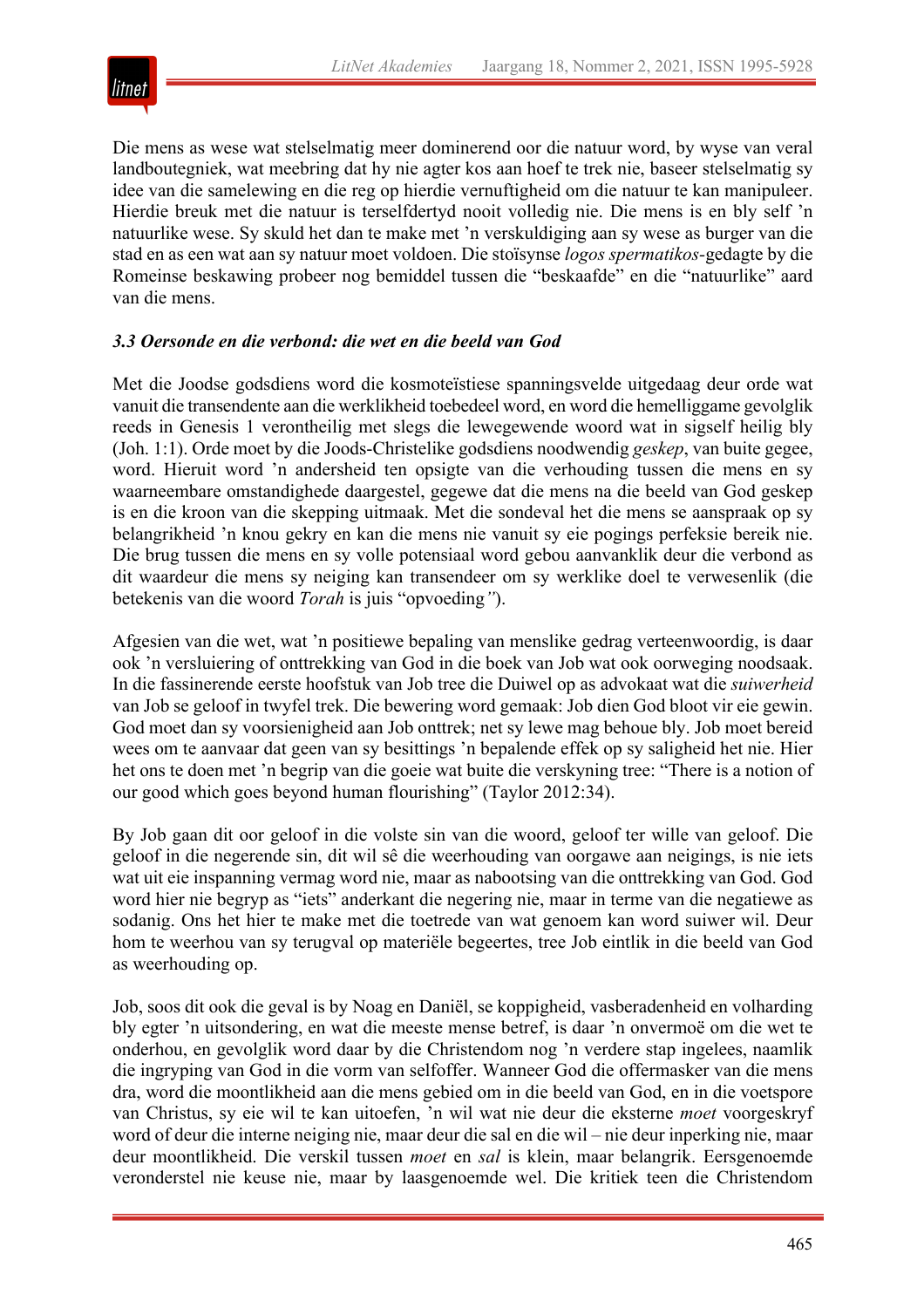

weerklink dikwels dat die deelnemers nie so getrou die gebruike volg nie, maar die feit dat hierdie deelname voortspruit uit die keuse wat aan die persoon gegee word en nie in vereiste navolging nie, is belangrik. Die gebeurtenis van verlossing veronderstel nie bloot dat die mens dit passief ontvang nie (ofskoon die mens niks gedoen het om dit te verdien nie); dit verander die wyse waarop die mens sy eie handeling verstaan as dit wat nie aan die noodlot gekoppel en vooruitbepaal is nie, maar as dit wat reeds en voortdurend deelnemend aan verlossing, aan vryheid, is.

Hegel beskou die belangrikheid van die Christelike leer van die erfsonde as iets wat nie gering geskat moet word nie:

The Christian doctrine that human beings are by nature evil is superior to the other which takes them to be by nature good. This doctrine is to be understood as follows in accordance with the philosophical exegesis of it: As spirit, the human being is a free being who is in the position of not allowing himself to be determined by natural impulses; when his condition is immediate and undeveloped, the human being is in a situation in which he ought not to be and from which he must free himself. This is the meaning of the doctrine of original sin without which Christianity would not be the religion of freedom. (Hegel 2008:40)

Die wyse waarop die Christen homself as vry kan beskou en hierdie vryheid uitleef en neerslag in instellings gee, sou egter eers stelselmatig duidelik word, met die kerk wat aanvanklik as bemiddelaar, dit wil sê as sanksioneerder van die vryheid, opgetree het. Dit is daarom nodig om kortliks die rol van die aflaat te bespreek, enersyds as premoderne institusionele skuldinvorderaar, en andersyds as innoveerder van die interne tegniek van belydenis, oftewel vryskelding.

#### *3.4 Die oorgang van religie tot 'n ekonomiese begrip van skuld: die aflaat*

Die vroeë sowel as laat Middeleeue word gekenmerk deur die sentrale posisie wat die siel in die kollektiewe bewussyn beklee het. Die kerk het toenemend beweer dat sy invloed kan uitoefen oor die siel se saligheid in die hiernamaals. Hiervoor was die vagevuur, reeds by Augustinus getematiseer, 'n belangrike hulpmiddel. Die begrip van die nadoodse ryke het, soos Le Goff (1990) aandui, mettertyd belangrike wysigings ondergaan wat belyn was met die behoeftes van die samelewing. Aanvanklik was die oorskuif van siele na beter afdelings van die hemel en die hel gereserveer vir belangrike persone. Le Goff beskryf dit as 'n verpolitisering van die hiernamaals (1990:118). Wanneer 'n spesifieke koning hoër aansien verlang het, sou die betrokke koninkryk, nadat 'n priester vir die koning se voorgeslag voorspraak gemaak het, sy invloed kon versterk. Die klassestryd waarna Marx verwys, is dus nie alleen in die aardse ryk besleg nie, maar bowenal aanvanklik deur die kerk se bemiddeling in die ryk van die hiernamaals. Enige persoon wat poog om 'n deeglike begrip van die geskiedenis te ontwikkel, moet Paulus se opmerking dat die belangrikste stryd nie teen vlees en bloed is nie, maar teen die magte in die lug, met erns oorweeg. In watter stand jy gebore is, is deur die kerk van die Middeleeue se invloed nie so belangrik as waar jou voorsate die ewigheid deurbring nie.

Die toenemende invloed van die kerk op die leer van die hiernamaals het insgelyks ook die kerk se invloed op die aardse ryk uitgebrei. Dit het die grondslag gevorm vir twee verskynsels waaruit die moderne beskawing inspirasie geput het: moderne skuldinstellings (banke, die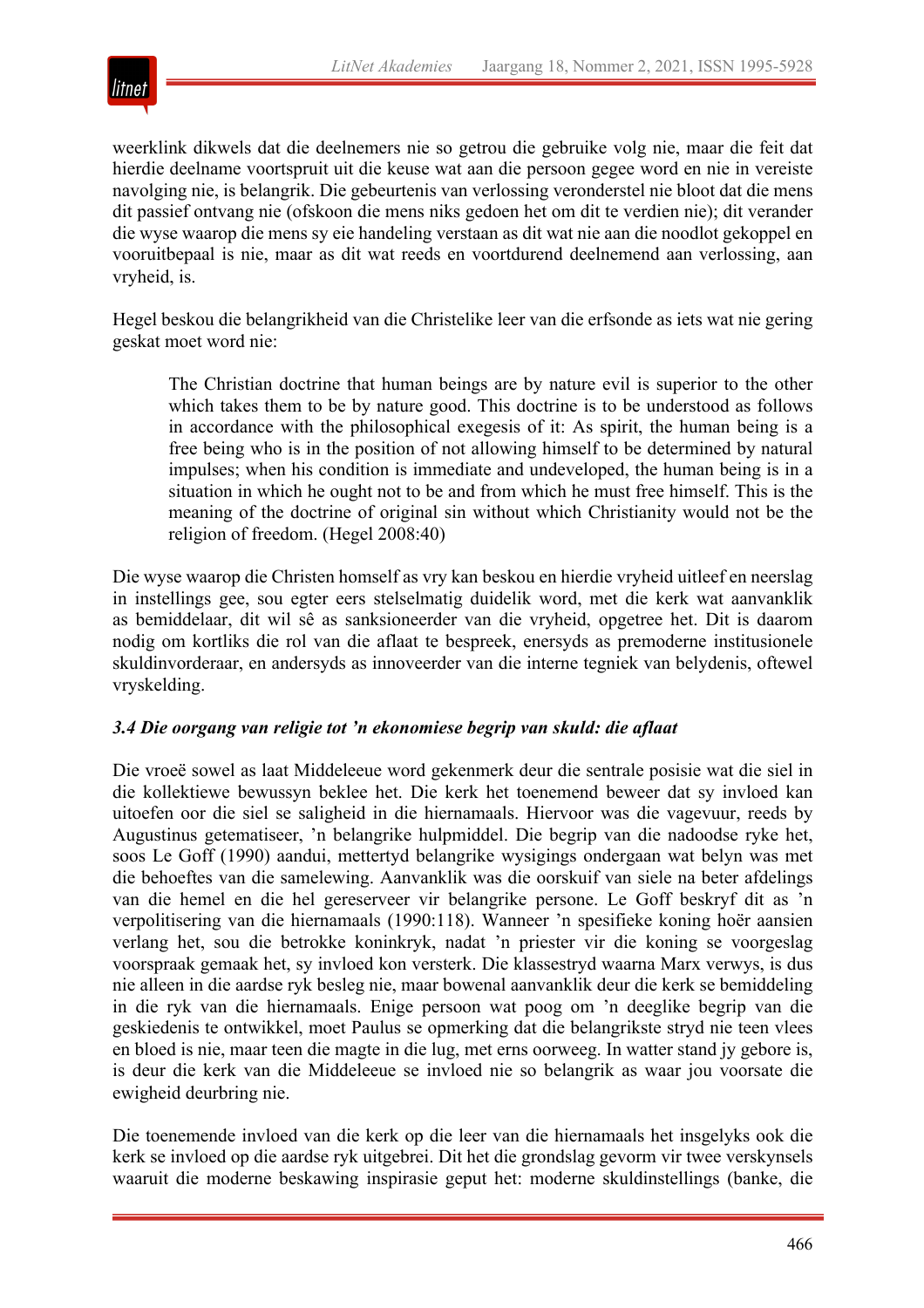

versekeringbedryf, ens.)<sup>3</sup> en die persoonlike skuldbelydenis (sielkunde). Selfs die onlangse begrip van historiese skuld (of ongeregtigheid), wat dui op die boetedoening vir die sondes van die voorvaders, toon sterk ooreenkoms met die vagevuur-gedagtegang.

Ofskoon die aflaat vanweë die heftige en bekende kritiek daarop bykans vergete geraak het, moet die invloed daarvan op 'n opkomende dinamiese werklikheidsbegrip van die moderniteit voorts nie gering geskat word nie. Ingevolge die Stoïsynse wêreldbeeld word 'n persoon binne 'n bepaalde stand gebore. Die Christelike begrip van transendensie het egter 'n mate van beweeglikheid toegelaat, aanvanklik by die priesterdom (deur middel van asketiese praktyk), en later by die burgery (deur middel van die aflaat). By Dante word die rol van die kerk in die louteringsproses van die siel reeds minder beklemtoon en kan die individu self nader aan God beweeg deur die praktyke van weerhouding van materiële genot, ingesteldheid op deugde, en gebed (Le Goff 1990:339). Moderne instellings soos banke gebruik juis skuld om vir mense die geleentheid te skep om besighede oop te maak en hulle sosiale toestande te verbeter. Hierdie grondslag, wat vanuit die abstrakte gelê word om die konkrete werklikheid planmatig te omvorm, het sy institusionele voorouer in die aflaat.

Ons sien vandag neer op die aflaat en die korrupsie wat daarmee gepaard gegaan het, maar dit moet wel erken word uit die voorafgaande kennismaking met die wyse waarop die mens sy sosiale omstandighede kan verbeter deur ekonomiese transaksie dat die aflaat 'n sterk rol gespeel het in die totstandkoming van die moderne wêreld. Tog, insgelyks, het die kritiek daarteen 'n bepalende rol gespeel. Die moderne wêreld sou nie sonder sy oorkoming van hierdie praktyk (wat uiteraard nie die materiële omstandighede van mense verbeter het nie, en hoofsaaklik die koffers van die kerk gevul en haar mag uitgebrei het) ontstaan het nie. Hoewel dit vandag nie meer so sterk beklemtoon word nie, was teenkanting teen die aflaat een van die sterkste dryfvere vir die Hervorming. In Luther se 95 stellings is daar heelwat oor die aflaat geskryf. Luther het in sy *Vryheid van die Christenmens* standpunt ingeneem daarteen dat die mens se gerigtheid tot God bemiddel word deur instellings waarin skuld afbetaal word vir geslagte wat jou voorafgaan sodat 'n afgestorwe familielid 'n beter posisie kan beklee. Persone en instellings wat sulke praktyke instel, is niks anders as "uitbuiters, verkullers, en grenslose bedrieërs" nie (Van Wyk 2019:184). Luther stel die geloof voor as die enigste daad wat 'n mens deelagtig maak aan die genade van God: "Die rede hoekom die geloof alleen regverdig maak, is dat net die geloof die Eerste Gebod, die hoofgebod, kan vervul. Die werke is dooie dinge, en kan God nie eer en loof nie, en kan daarom nie die Eerste Gebod vervul nie" (aangehaal in Van Wyk 2019:171).

Vir die tydperk wat op Luther volg, kan hierdie woorde nie gering geskat word nie: "'n Christen is geheel en al 'n vrye heer oor alles en niemand se onderdaan nie. 'n Christen is geheel en al almal se dienende kneg en almal se onderdaan" (Van Wyk 2019:102).

#### *3.5 Moderniteit: die selfbepaling van vryheid*

Die moderniteit definieer sigself in terme van die nuwe (modus), wat ook inhou dat dit 'n breuk met die oue verteenwoordig. In hierdie geval wentel die nuwe begrip van die mens rondom 'n inherente natuur (*Gattungswese*), enersyds as 'n knooppunt van begeertes (Hobbes, Smith), of andersyds as 'n empatiese wese (Rousseau, Marx). 'n Oorgang word daarbenewens bewerkstellig vanaf 'n verledegesentreerde tot 'n toekomsgesentreerde ingesteldheid en instellings. Anders gestel: Die verskuldig-wees van die mens word verplaas vanaf 'n gerigtheid tot die vertikale domein van die sfere van die siele, wat deur die kerk in die vorm van die aflaat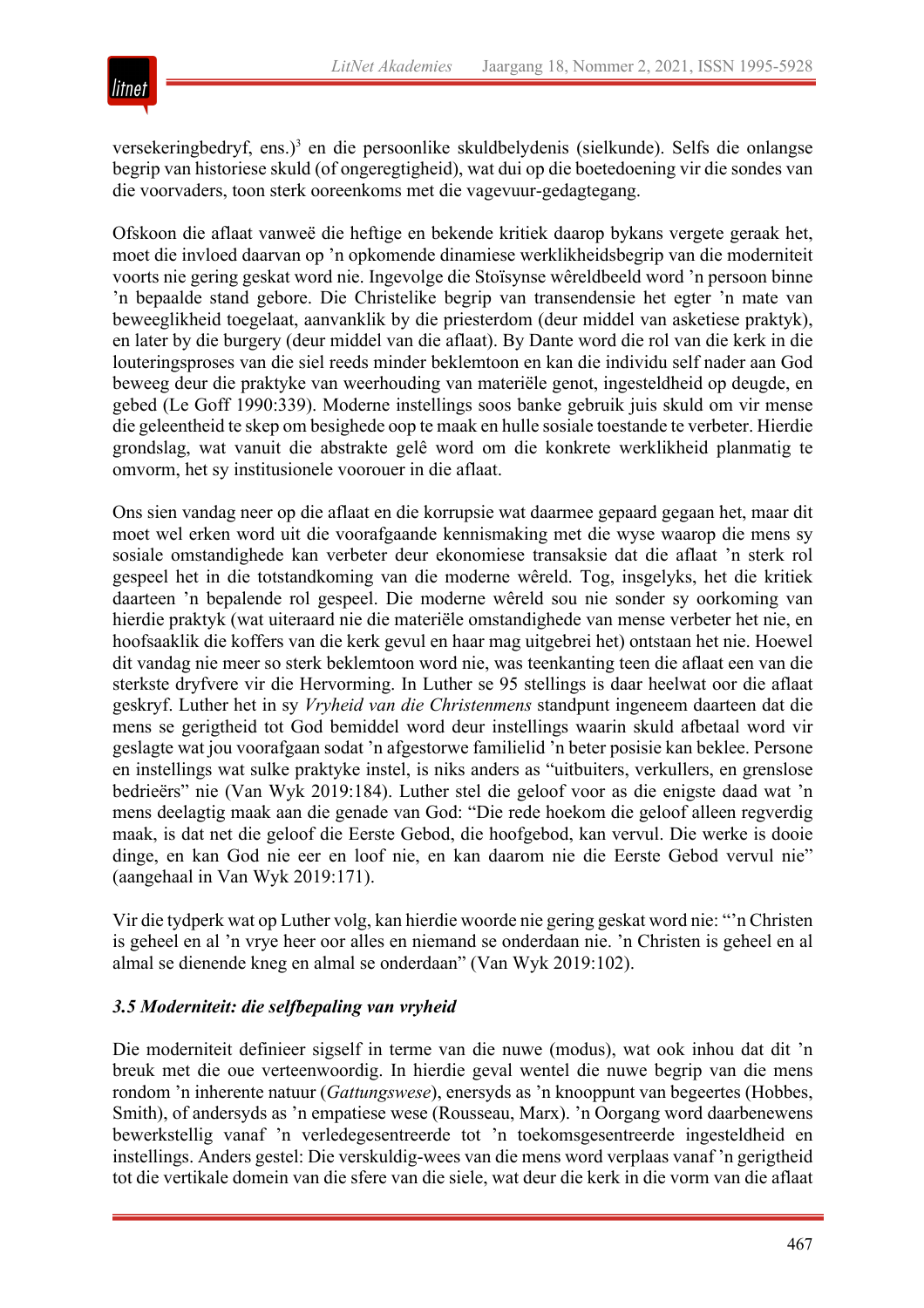

beheer is, tot die horisontale domein van die ekonomie. Dit beteken nie dat die vertikale begrip van die siel en skuld verdwyn nie; die mens se vertikale verhouding tot God word ingeskat in terme van die uitleef van sy talente in sy beroep. Weber wys op die teologiese inkleding van die begrip *beroep* by Luther wat die mens se woekering en werk as nog 'n domein van interaksie tussen die persoon en God beskou. Elke persoon het sy eie roeping, waarvan die maatstaf alleen die gewete kan wees, wat terselfdertyd ook 'n nuwe begrip van *skuld* daarstel: "De gewetensroep heeft het karakter het erzijn (Dasein) *aan te roepen* op zijn oereigen zichzelf-kunnen-zijn, en dat op zo'n manier dat het *oproept* tot het oereigen schuldig zijn." (Heidegger 2013:358). Die begrip *gewete* (*Gewissen*) het sedert die Middeleeue nuwe betekenis verkry. By Aquinas het die begrip *conscientia* byvoorbeeld nie 'n roep-karaktertrek nie: "Conscience is simply practical reasoning about moral matters, and thus as fallible as any other reasoning" (Inwood 1999:37). *Scientia* en die aanvanklike *Gewiss* verwys na kennis, maar Heidegger toon aan dat in die Germaanse tale 'n verskuiwing plaasgevind het om meer klem op *Wissen* te plaas. Hierdie wete bring ten eerste 'n besef van *Unheimlichkeit* ten aansien van die *das man* teweeg, en tweedens "kom" die roep dan vanuit die mens se besef, nie uit die poel van verworwe kennis nie, maar uit die besef van nietigheid, sy dood. Die beperking van bestaan verleen ook telkens nuwe betekenis aan besluite wat geneem word. Die roep sê nie noodwendig dat A of B gekies moet word nie; dit laat die mens bloot nadink oor sy moontlikhede, in kritiese spanning met die *das man* (Inwood 1999:38).

Die individu staan sedert Luther se opstand nie meer in 'n vanselfsprekende verhouding tot instellings nie, maar in 'n gespanne een, wat Kant noem 'n "ungesellige Geselligkeit", wat beteken dat die mens nodig het om tegelyk twee neigings te bevredig, naamlik 'n neiging tot deelname aan gemeenskap, oftewel "sich zu vergesellschaften", asook 'n neiging tot isolering ("vereinzelnen"). Vir Kant het beide kante van die spanningsveld 'n funksie. By die gemeenskap kry 'n mens volgens Kant die geleentheid om jou talente te kultiveer, smaak te ontwikkel en deel te word van 'n verligte "moralisches Ganze" wat hom nie bloot by die bevrediging van basiese behoeftes bepaal nie; maar sonder die ander sy – die individu se neiging tot verset – sou "alle vortreffliche Naturanlagen in der Menschheit ewig unentwickelt schlummern" (Kant 1968:37). Die uitdaging van die moderne instellings is om 'n ewewig te skep tussen die geheel en die besondersheid van elke persoon.

Wetenskap het heelwat gedoen om die natuur op nuwe maniere te verken, maar het terselfdertyd ook ouer beskouinge oor die natuur in die proses dermate aangepas dat die natuur nie meer 'n betowerde geheel is nie, maar onverskillig ten opsigte van die mens se morele oorwegings staan. Daar is op verskillende maniere te werk gegaan om die implikasies van die natuurwetenskappe op die begrip van menslike samelewings van toepassing te maak. By Hobbes word gepoog om die ideale samelewing te versoen met die natuur deur eersgenoemde meganisties te beskryf. Die implikasie hiervan is dat die mens dan deterministies verskuldig staan teenoor sy natuurlike disposisie of tot maksimale uitdrukking van sy drifte gedryf word.

Uit Kant se beskrywing van die twee "neigings" hier bo kan die afleiding gemaak word dat hy hom met so 'n deterministiese beskouing vereenselwig, wat nie die geval is nie. Kant beskou die mens as 'n wese wat nie geskei kan word van sy bestaan as natuurlike wese nie, maar voeg verdere nuansering by die probleem:

[D]e zintuiglijke natuur van redelijke wezens in het algemeen is hun aan empirisch bepaalde wetten onderworpen existentie, en voor de rede dus *heteronomie*. De bovenzintuiglijke natuur van diezelfde wezens is daarentegen hun existentie volgens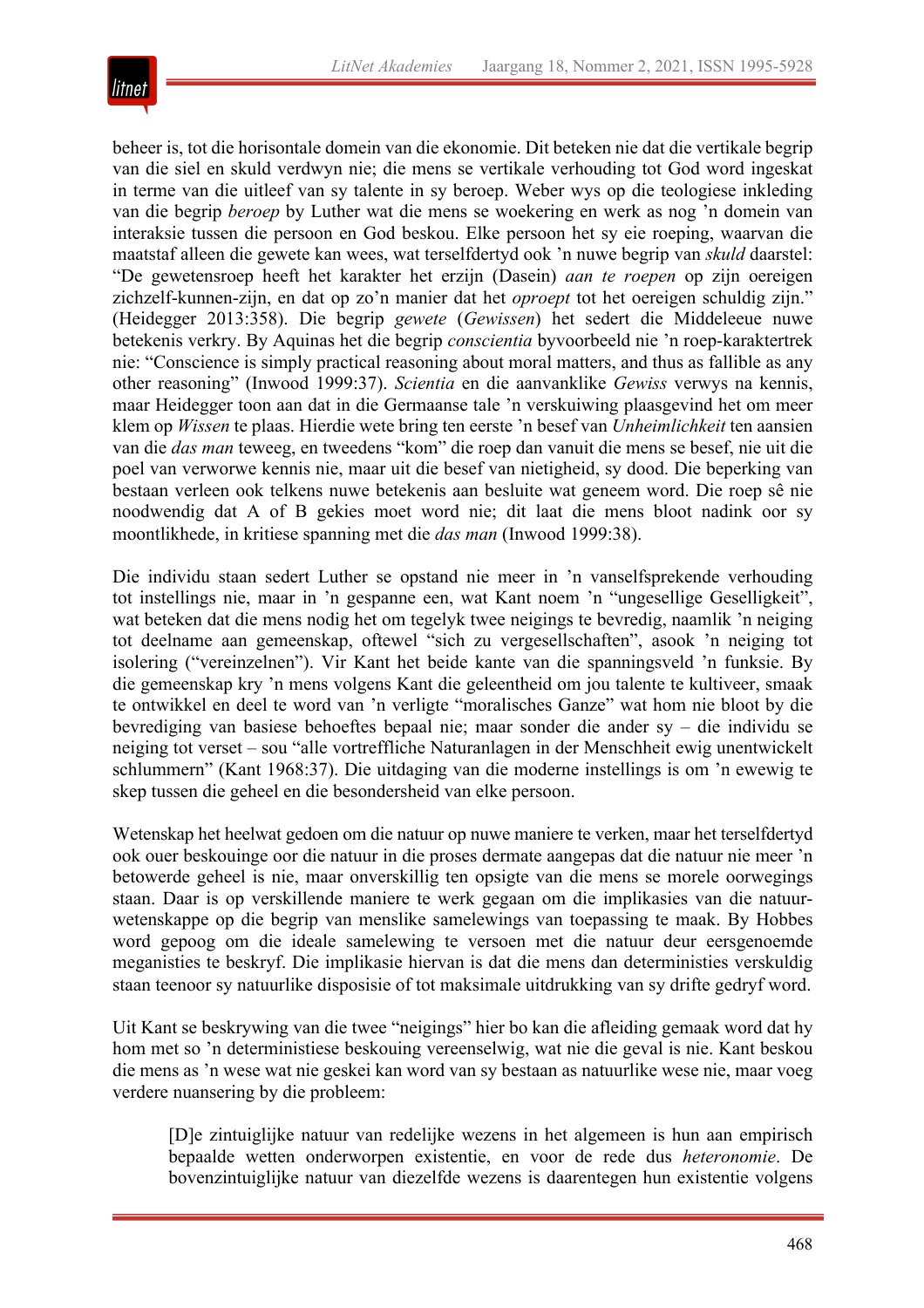

wetten die onafhankelijk zijn van alle empirische voorwaarden, en dus behoren tot de *autonomie* van de zuivere rede. (Kant 2015:86)

Outonomie, eenvoudig beskryf, kom daarop neer dat "die rede homself as die skepper van sy beginsels, vry van vreemde invloede, beskou" (Kant 1997:85). Etiese optrede word gewil eerder as dat dit bloot konformeer aan gegewe neigings. Vir die doel van hierdie artikel is dit belangrik om te noem dat die prikkel tot morele gedrag verskaf word deur plig, dit wil sê *sollen*. Dit beteken dat morele optrede sigself begryp as dit wat nie vanuit 'n boetedoening na vore tree nie, maar vanuit die vryheid. Die veronderstelling van die vryheid as eerste oorsaak by die wil is ook vir Hegel van groot belang: "Will without freedom is an empty word, while freedom is actual only as will, as subject" (Hegel 2008:6).

Dit beteken allermins dat die vryheid alleen abstrak en apaties ten opsigte van die werklikheid verstaan moet word – hoewel die sterk koppeling van vryheid aan die rede by Kant en Hegel maklik sodanige indruk kan skep. Die Duitse woord *Vernunft* is afkomstig van *Vernehmen*, wat 'n konkrete vergestalting van sy beginsel veronderstel. So ook het die Duitse begrip *Freiheit* betrekking op dit wat beskerm en bewaar kan word. Met hierdie agtergrond kan ons makliker begryp waarom Hegel die aktualisering van vryheid beklemtoon: Dit moet in veranderende konkrete situasies gewil word en instellings moet ingestem word tot die kultivering en onderhouding (*schutzen*, *schonen* as sinonieme vir die ou betekenis van vry wees) van die vryheid waaruit dit ontstaan. Anders gestel, aan die beginsel van vryheid moet inhoud gegee word: "De wil is echter pas *werkelijk* vrij indien het subjectieve doel objectief is geworden, en de inhoud van het doel niet vreemd is aan de wil, maar de wil zelf" (Verbrugge 2002:126).

Vryheid en die selfbepaling van die rede kom nie neer op 'n skuldvrye oriëntering nie, maar 'n dieper begrip van verskuldiging as dit wat onlosmaaklik met die vryheid saamhang. Vryheid en verskuldiging blyk mekaar se teenpole te wees, maar het uit die staanspoor reeds mekaar se moontlikheid ingehou. Sonder die besef van vryheid wat sigself inrig in terme van 'n begrip van verskuldig wees, vind 'n perversie van die vryheid plaas. Binne die kontemporêre konteks vind die verwringing van vryheid neerslag in 'n veredeling van adolessensie, wat verwys na 'n toestand wat verantwoordelikheid binne die verband van instellings systap en instellings as sodanig verdag maak. Hierdie verdagmaking het nie ten doel om instellings te vernietig nie, maar om instellings gedienstig te maak aan die eise van die hiperindividu. Die omkering of inversie van die ingesteldheid van die instelling as verskuldig aan die individu (waar dit vir eeue andersom was) veronderstel nie vanself 'n gesonde verhouding tussen vryheid en verskuldiging nie, maar die inversie kom neer op perversie, aangesien instellings gevange gehou word deur die eise van die individu (eintlik deur die bedryf van individualisme). Vrywees behels dan die verskuldig-wees aan jouself en ander, die onderhouding van instellings sowel as die kritiese omgaan met beide. Dit beteken dat nóg die individu, nóg die instelling, die fundamentele verskuldig-wees sonder meer in die ander party kan opsoek, maar die verskuldiging self aanvaar in vryheid as deel van die bestaanswyse van vryheid.

#### **4. Samevatting**

Skuld is 'n universele verskynsel wat verband hou met die mens se bestaan as bemiddel deur praktyke en instellings: vertikaal ten opsigte van beginsels waartoe hy gerig word, en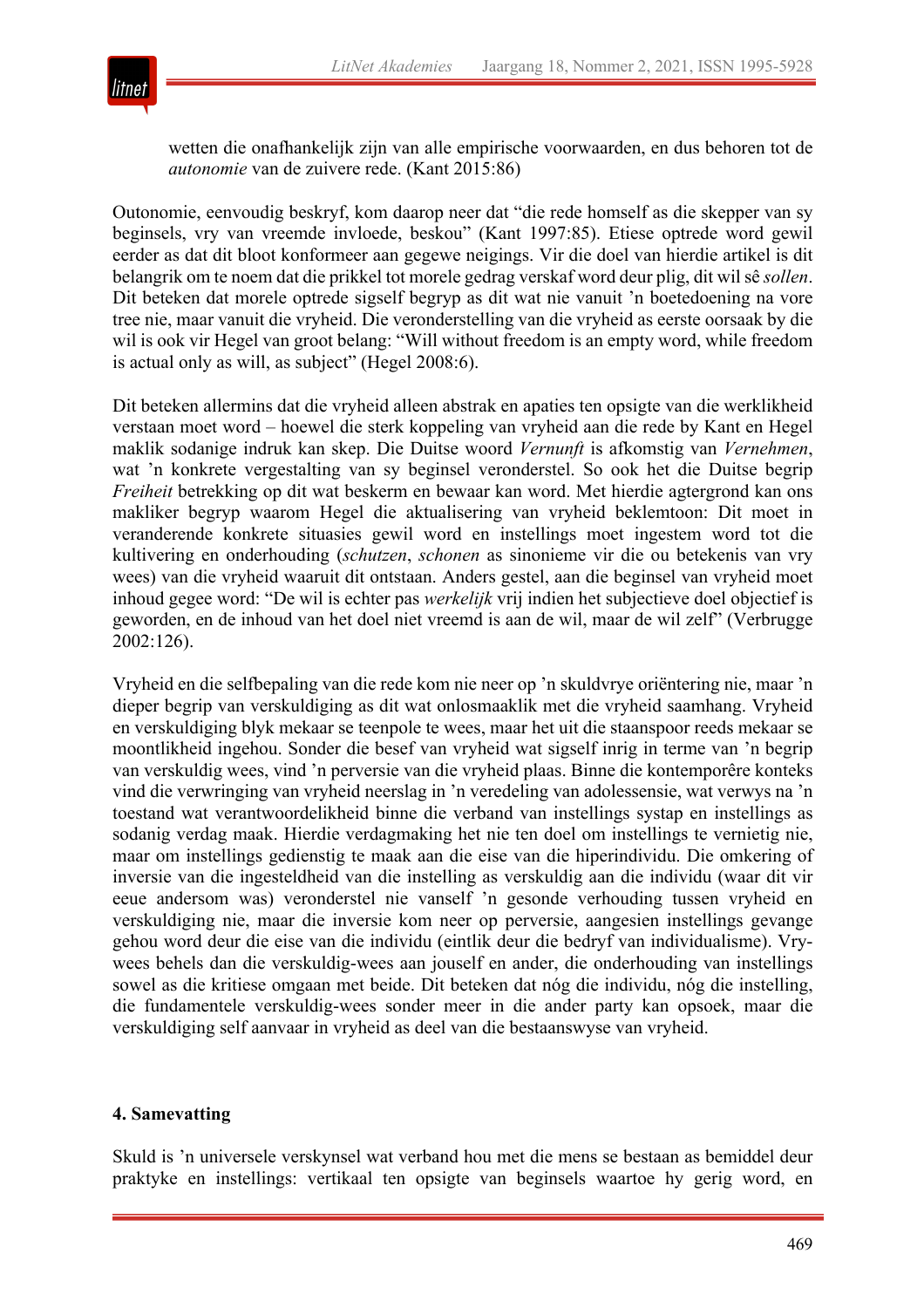

horisontaal ten opsigte van sy persoonlike verhoudings en sy fisiese bestaan. Terselfdertyd is die uitdrukking daarvan nie eenvormig of stabiel nie, maar verander dit oor tyd, en kan 'n normatiewe begrip ontwikkel word. Sodanige begrip kan egter nie alleen moralisties interpreteer word nie, dit moet rekening hou met die mens se ingebedheid in skuld; dit wil sê, in terme van sy reeds verskuldig-wees. Die verskuldig-wees is nie noodwendig in teenstand met sy wesenlike vryheid nie – die twee kan en moet mekaar aanvul. Dit gebeur wanneer skuld begryp word as gerig tot vryheid en die vryheid sigself begryp as onlosmaaklik van skuld.

## **Bibliografie**

Aristoteles. 2005. *Ethica nicomachea*. Eindhoven: Damon Uitgeverij.

Armstrong, K. 2006. *The great transformation*. New York: Random House.

Bellah, R. en H. Joas. 2012. *The axial age and its consequences*. Londen: Belknap Press.

Boshoff, H.J. 2019. Ekonomie en subjektiwiteit. Doktorale proefskrif, Universiteit van die Vrystaat.

Calvijn, J. 1956. *Institutie*. Delft: W.D. Meinema.

Critchley, S. 2009. Being and time, part 7: Conscience. *The Guardian*. https://www.theguardian.com/commentisfree/belief/2009/jul/20/heidegger-being-timecritchley (31 Mei 2021 geraadpleeg).

Graeber, D. 2014. *Debt: the first 5000 years*. Londen: Melville.

Hegel, G.W.F. 2008. *Outlines of the philosophy of right*. Oxford: Oxford University Press.

—. 2013. *Fenomenologie van de geest*. Vertaal deur Willem Visser. Amsterdam: Boom Uitgevers.

Heidegger, M. 2013. *Zijn en tijd*. Nijmegen: SUN.

Hobbes, T. 1985. *Leviathan*. Londen: Penguin Books.

Inwood, M. 1997. *Heidegger*. Oxford: Oxford University Press.

Kant, I. 1968. *Werke, Band 7.* Darmstadt: Wissenschaftliche Buchgesellschaft.

—. 1997. Fundering vir die metafisika van die sedelikheid. *HTS Teologiese Studies / Theological Studies, Supplementum 8*. a4473. DOI: https://doi.org/10.4102/hts.v0i0.4473.

—. 2015. *Kritiek van de praktische rede*. Amsterdam: Boom Uitgevers.

Le Goff, J. 1990. *The birth of purgatory.* Cambridge: Cambridge University Press.